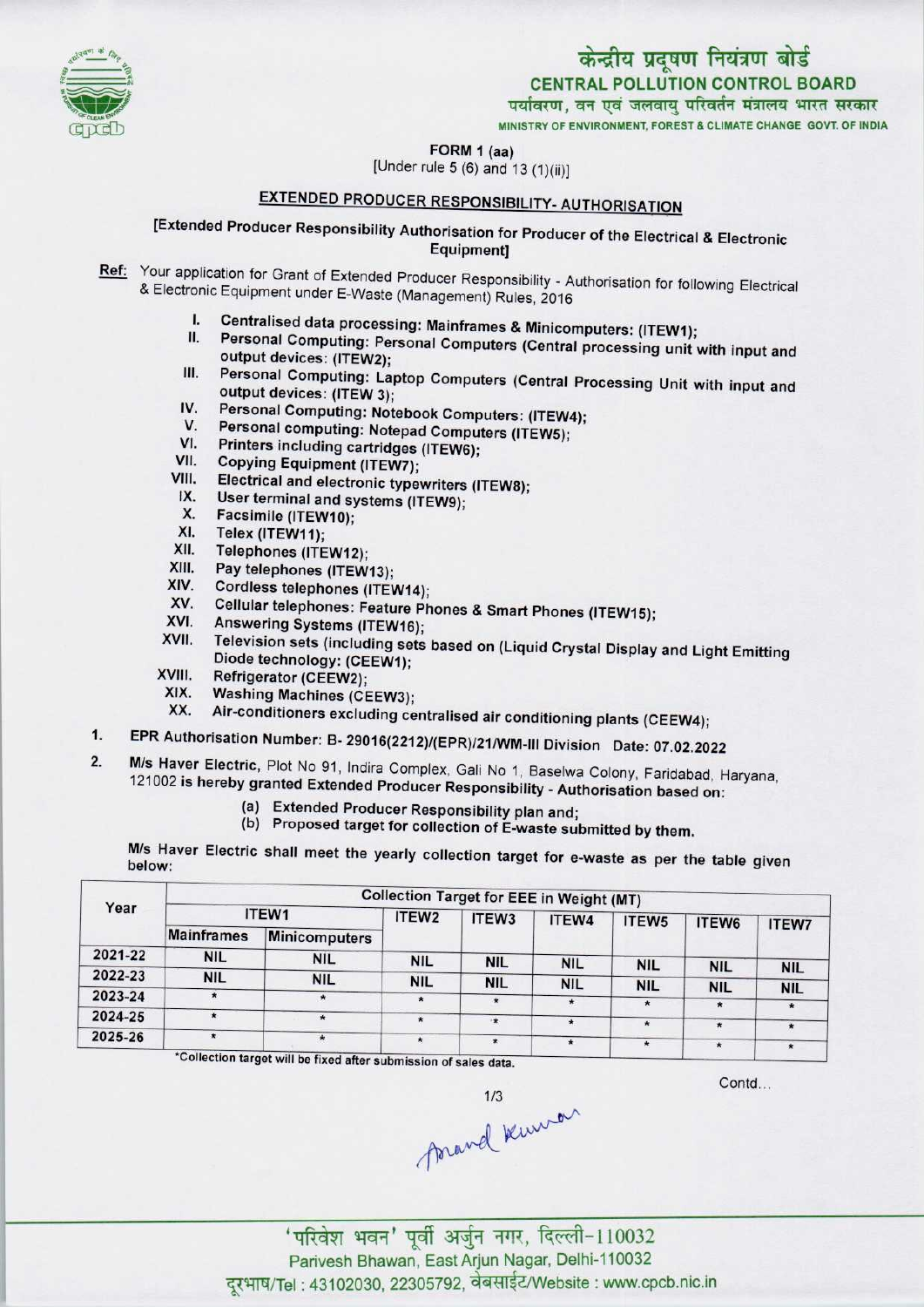

#### From pre page.....

| Year    | <b>Collection Target for EEE in Weight (MT)</b> |            |                                                                 |            |            |            |               |               |               |  |  |
|---------|-------------------------------------------------|------------|-----------------------------------------------------------------|------------|------------|------------|---------------|---------------|---------------|--|--|
|         | ITEW8                                           | ITEW9      | ITEW10                                                          | ITEW11     | ITEW12     |            |               | ITEW15        |               |  |  |
|         |                                                 |            |                                                                 |            |            | ITEW13     | ITEW14        | Feature       | <b>Smart</b>  |  |  |
| 2021-22 | <b>NIL</b>                                      | <b>NIL</b> | <b>NIL</b>                                                      | <b>NIL</b> | <b>NIL</b> |            |               | <b>Phones</b> | <b>Phones</b> |  |  |
| 2022-23 | <b>NIL</b>                                      | <b>NIL</b> |                                                                 |            |            | <b>NIL</b> | <b>NIL</b>    | <b>NIL</b>    | <b>NIL</b>    |  |  |
| 2023-24 |                                                 |            | <b>NIL</b>                                                      | <b>NIL</b> | <b>NIL</b> | <b>NIL</b> | <b>NIL</b>    | <b>NIL</b>    |               |  |  |
|         | $\star$                                         | $\star$    | $\star$                                                         | $\star$    | $\star$    | $\star$    |               |               | <b>NIL</b>    |  |  |
| 2024-25 | $\star$                                         | $\star$    | $\star$                                                         |            |            |            | $\star$       | $\star$       | $\star$       |  |  |
|         |                                                 |            |                                                                 | $\star$    | $\star$    | $\star$    | $\star$       | $\star$       |               |  |  |
| 2025-26 | $\star$                                         | $\star$    | $\star$                                                         | $\star$    | $\star$    |            |               |               | $\star$       |  |  |
|         |                                                 |            | *Collection target will be fixed after submission of sales data |            |            | $\star$    | $\pmb{\star}$ | $\star$       | $\star$       |  |  |

bmission of sales data. be fixed afte

| ITEW16     | CEEW1      |                          |                                                                                                                  |                                                                                                  |  |  |
|------------|------------|--------------------------|------------------------------------------------------------------------------------------------------------------|--------------------------------------------------------------------------------------------------|--|--|
| <b>NIL</b> |            |                          |                                                                                                                  | CEEW4                                                                                            |  |  |
|            |            |                          |                                                                                                                  | <b>NIL</b>                                                                                       |  |  |
|            |            |                          |                                                                                                                  | <b>NIL</b>                                                                                       |  |  |
|            |            |                          | $\star$                                                                                                          |                                                                                                  |  |  |
|            |            |                          |                                                                                                                  |                                                                                                  |  |  |
|            |            |                          |                                                                                                                  |                                                                                                  |  |  |
|            | <b>NIL</b> | <b>NIL</b><br><b>NIL</b> | CEEW <sub>2</sub><br><b>NIL</b><br><b>NIL</b><br>*Collection target will be fixed after submission of sales data | <b>Collection Target for EEE in Weight (MT)</b><br>CEEW <sub>3</sub><br><b>NIL</b><br><b>NIL</b> |  |  |

### 3. The Authorisation shall be valid for a period of five (5) years from date of its subscriber of the second with following the following with formula and the second with formula with formula with formula with formula with conditions:

- i. You shall strictly follow the approved Extended Producer Responsibility plan, a copy of which is enclosed herewith as Enclosure-I;
- ii. You shall ensure that collection mechanism or collection Centres are set up or designated as per the details given in the Extended Producer Responsibility plan and that shall be completed before the proposed dates if any in the EPR Plan (list of collection Centres and the toll free numbers for reverse logistics enclosed);
- iii. You shall ensure that all the collected e-waste is channelized to recycle M/s E-waster Recycler India, Shed No 15 Roz ka Meo Industrial area Nuh and recycler/dismantler M/s E-waste Recycler India, Shed No 15 Roz ka Meo Industrial area Nuh and records shall be maintained at recycler/dismantler and your end;
- iv. You shall maintain records, in Form-2 of these Rules, of e-waste and make such records available for scrutiny by Central Pollution Control Board;
- v. You shall file annual returns in Form-3 to the Central Pollution Control Board on or before 30th day of June following the financial year to which that returns relates.

## vi. General Terms & Conditions of the Authorisation:

a. The authorisation shall comply with provisions of the Environment (Protection) Act, 1986 and the E-waste (Management) Rules,2016 made there under;

 $2/3$ 

thank knowar

Contd...